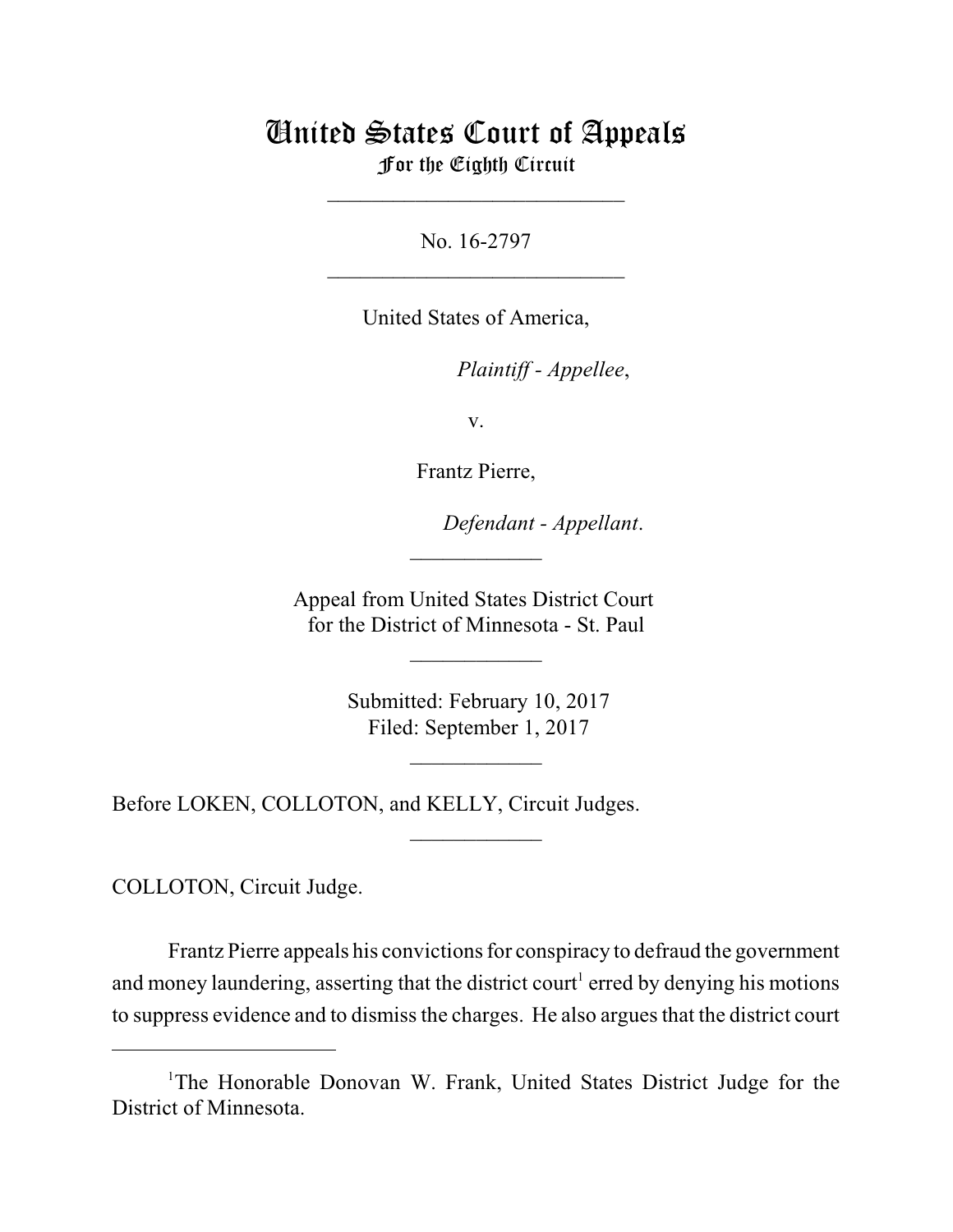committed procedural error in calculating an advisory sentencing guideline range before imposing sentence. We conclude that there was no reversible error, and we therefore affirm.

I.

Pierre and three co-conspirators were charged with conspiracy to defraud the government and money laundering, in violation of 18 U.S.C. §§ 286 and 1957. The conspirators used stolen social security numbers to submit fraudulent tax returns and collect the refunds. Some of the victims were incarcerated in Florida when their social security numbers were used to submit the tax returns.

The scheme began around July 2010, when Pierre registered a phony taxpreparation businessin Minnesota and opened bank accountsin the company's name. Pierre and his co-conspirators filed 98 fraudulent federal income-tax returns requesting nearly \$800,000 in refunds through that company. The IRS processed many of the returns and deposited nearly \$450,000 in the company's account.

Pierre then recruited co-conspirators to register more phony tax-preparation businesses and open corresponding bank accounts. Pierre and the co-conspirators submitted at least 770 tax returns requesting more than \$5.2 million in refunds. The IRS processed over 200 of these returns and paid more than \$1.2 million before the fraud was discovered. Pierre and his co-conspirators were indicted in Minnesota in May 2013.

Eight months earlier, Pierre and another set of co-conspirators were charged with a similar tax conspiracy in the Southern District of Florida. In this scheme, Pierre and his Florida co-conspirators agreed to use stolen social security numbersto file fraudulent tax returns, direct the IRS to deposit the tax refunds onto debit cards, and then withdraw the refunds. The Florida indictment charged Pierre and his co-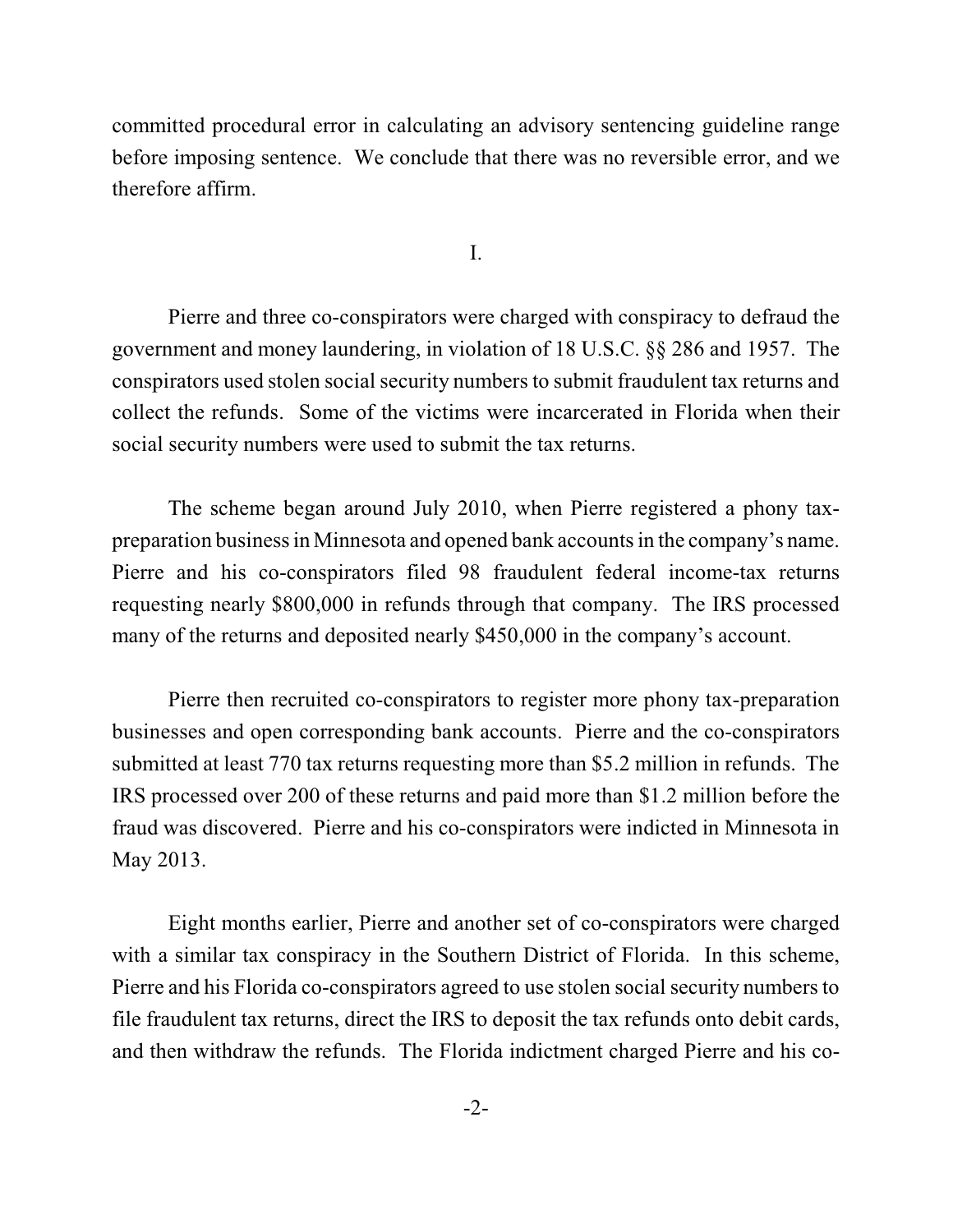conspirators with conspiracy to defraud the United States, use of unauthorized access devices (*i.e.*, debit cards) and conspiracy to use them, and aggravated identity theft. The indictment also charged Pierre with possession of fifteen or more unauthorized access devices (*i.e.*, social security numbers). The jury convicted Pierre on all counts, and the Florida district court sentenced him to 208 months in prison. *United States v. Pierre*, 825 F.3d 1183, 1191 (11th Cir. 2016).

After Pierre was charged in Minnesota, he moved to suppress certain bank records and to dismiss the conspiracy charge. Pierre argued that the government violated the Fourth Amendment and the Right to Financial Privacy Act when it obtained Pierre's bank records via grand jury subpoenas. The district court denied the motion on the grounds that Pierre lacked standing to bring the Fourth Amendment challenge and that the Right to Financial Privacy Act does not authorize the suppression of evidence.

In his motion to dismiss the conspiracy count, Pierre claimed that the Double JeopardyClause prevented the prosecution in Minnesota, because the Minnesota and Florida conspiracies were actually a single conspiracy for which he had already been prosecuted in Florida. After the district court denied Pierre's motion, Pierre brought an interlocutory appeal. This court affirmed, concluding that the government had shown by a preponderance of the evidence that the two indictments charged separate conspiracies. *United States v. Pierre*, 795 F.3d 847, 852 (8th Cir. 2015).

Pierre then pleaded guilty to both counts of the Minnesota indictment. Pierre proceeded *pro se* and renewed the motion to dismiss on the double-jeopardy ground. He argued that excerpts from government filings in the Minnesota and Florida cases after the first appeal demonstrated that the two indictments charged a single conspiracy. The district court denied Pierre's renewed motion.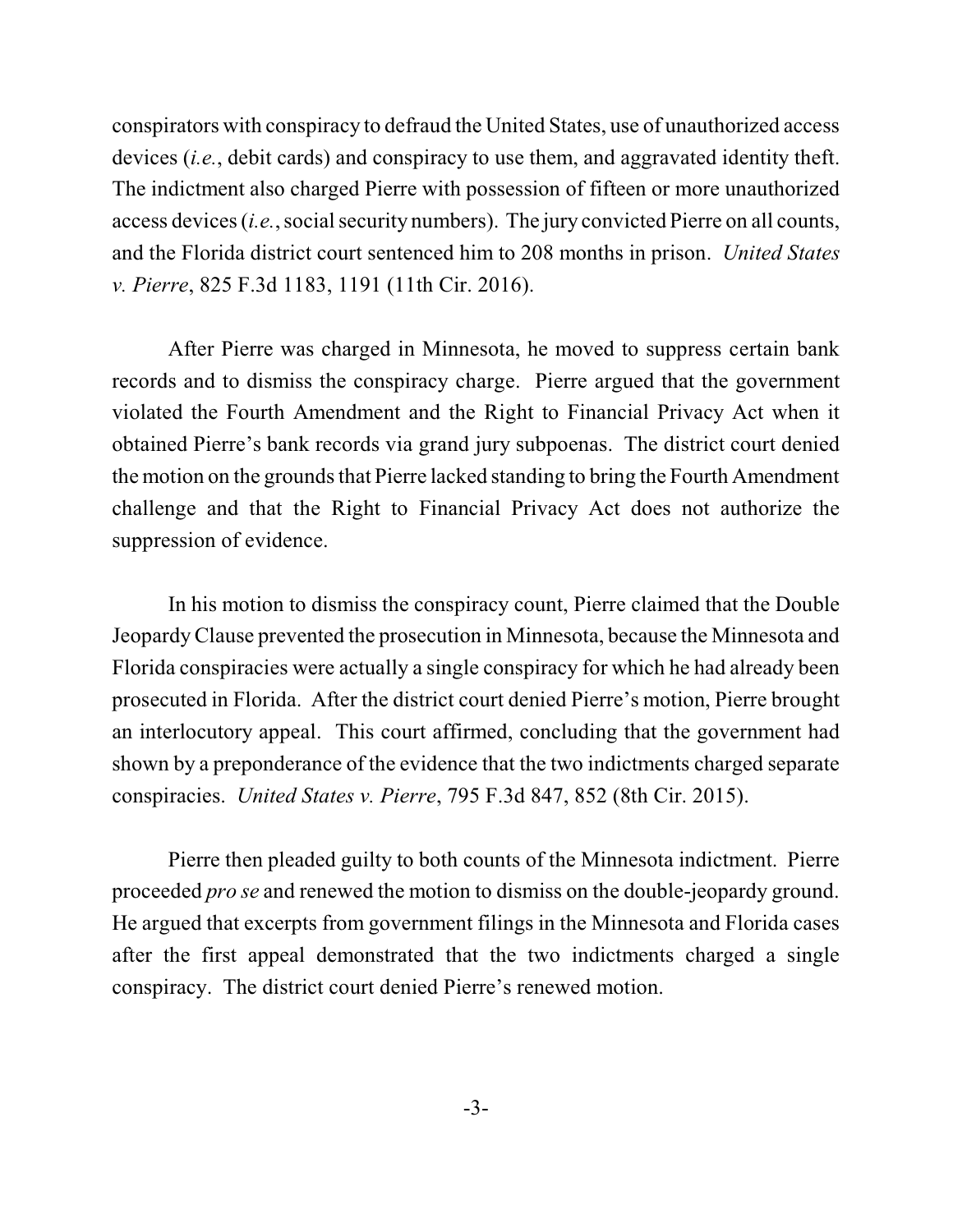At sentencing, the district court calculated a total offense level of 33 under the sentencing guidelines. That total offense level included a two-level increase for a vulnerable victim, a two-level increase for sophisticated means, a two-level increase for an offense involving ten or more victims, an 18-level increase for an intended loss of more than \$5.2 million, and a four-level increase for an aggravating role in the offense. With a criminal history category of IV, Pierre's advisory guideline range was 188 to 235 months' imprisonment. The court sentenced Pierre to 210 months' imprisonment, with all but 36 months to run concurrently with the Florida sentence.

## II.

Pierre argues first that the district court erred by denying his motion to suppress his financial records, and by denying his motion to dismiss the indictment on doublejeopardy grounds. A valid guilty plea, however, waives all suppression issues not expressly reserved by a conditional plea, *United States v. Freeman*, 625 F.3d 1049, 1052 (8th Cir. 2010), and waives a defendant's "independent claims relating to the deprivation of constitutional rights that occurred prior to" pleading guilty, *Tollett v. Henderson*, 411 U.S. 258, 267 (1973). This waiver covers Pierre's claim for suppression of evidence based on the statute or the Constitution.

The valid guilty plea also bars an appeal based on double jeopardy, unless "the face of the record" at the time the plea was entered shows that the district court did not have the power to enter the second conviction or to impose sentence. *United States v. Broce*, 488 U.S. 563, 569, 575-76 (1989). The indictment in the Minnesota case describes on its face a conspiracy that is separate from the conspiracy in Florida. *United States v. Pierre*, 795 F.3d 847, 849-52 (8th Cir. 2015). Pierre also relies on statements made by the government in court documents filed after the first appeal. Assuming that Pierre did not waive reliance on materials other than the indictments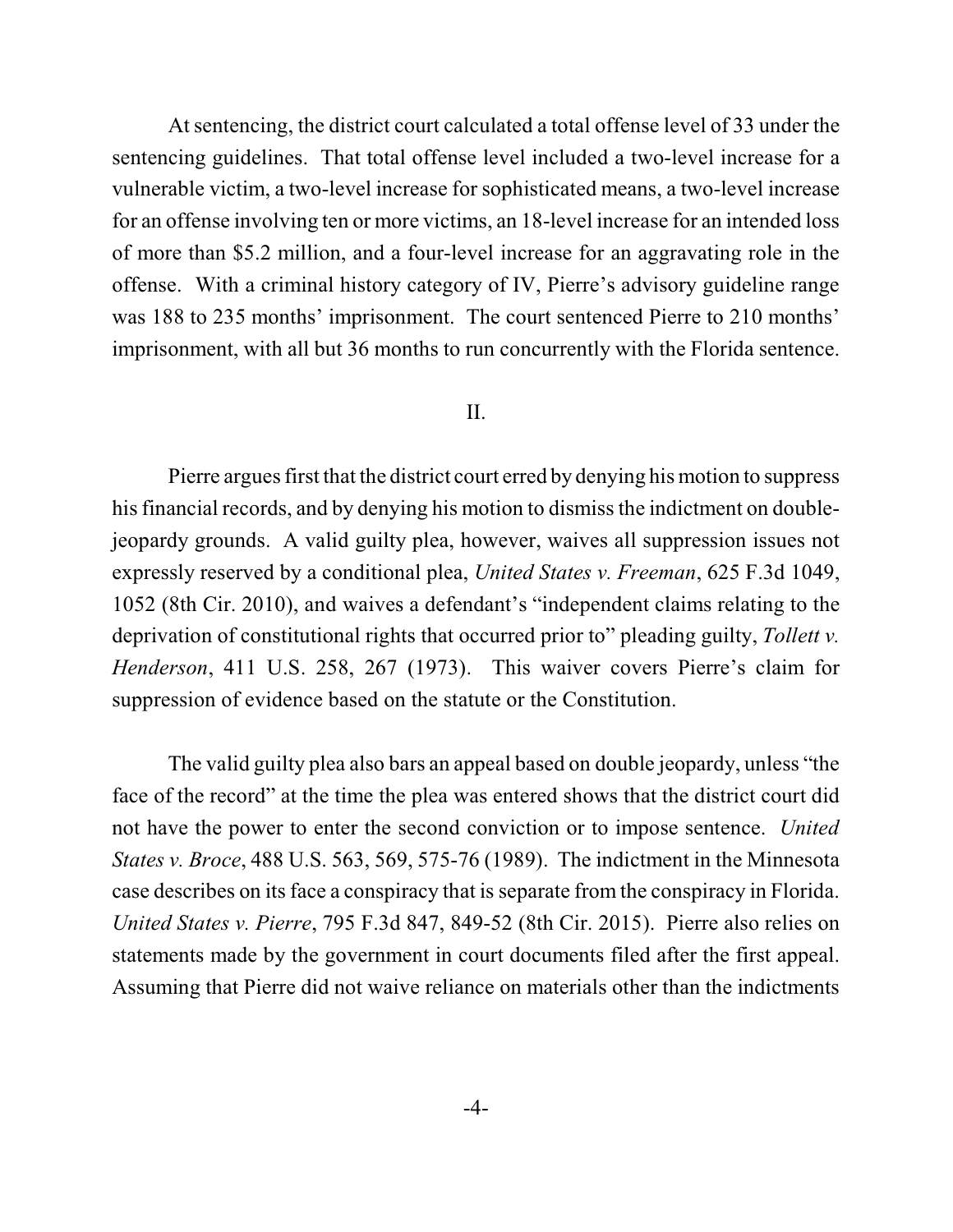by pleading guilty, *cf. United States v. Quinones*, 906 F.2d 924, 927 (2d Cir. 1990), these court documents do not establish a violation of double jeopardy.

Pierre first cites a sentence from government's briefs in his Eleventh Circuit appeal stating that the "overall scheme" spanned at least from 2010 to 2012, and was moved to Minnesota after it was uncovered in south Florida. The phrasing is imprecise, but it is not inconsistent with the existence of two separate conspiracies that constituted what the government attorney called the "overall scheme." The brief's reference to the period "from 2010 to 2012" does not say that both conspiracies were underway during that entire period.

Pierre also points to two comments from the government's sentencing brief concerning one of Pierre's Minnesota co-defendants. In the first, the government remarked that the co-defendant participated in a "large, multi-state tax fraud scheme." The reference to multiple States is not inconsistent with a separate conspiracy charged in Minnesota; that offense involved some actions (such as filing of tax returns) that were taken in Florida. *See Pierre*, 795 F.3d at 851. Pierre also cites the government's references to "Pierre and a group of Miami-based co-conspirators" illegally obtaining social security numbers, and "Pierre and other co-conspirators" using those numbersto prepare and file fraudulent tax returns. This discussion is not inconsistent with the government's theory of separate conspiracies: Pierre and his Florida-based co-conspirators acquired the socialsecurity numbers, while Pierre and his Minnesota-based co-conspirators used the numbers to file fraudulent tax returns by opening phony tax-preparation businesses and bank accounts in Minnesota.

The face of the record does not show that Pierre's prosecution in Minnesota placed him in jeopardy for the same offense twice. His double-jeopardy claim therefore fails or is barred by his guilty plea.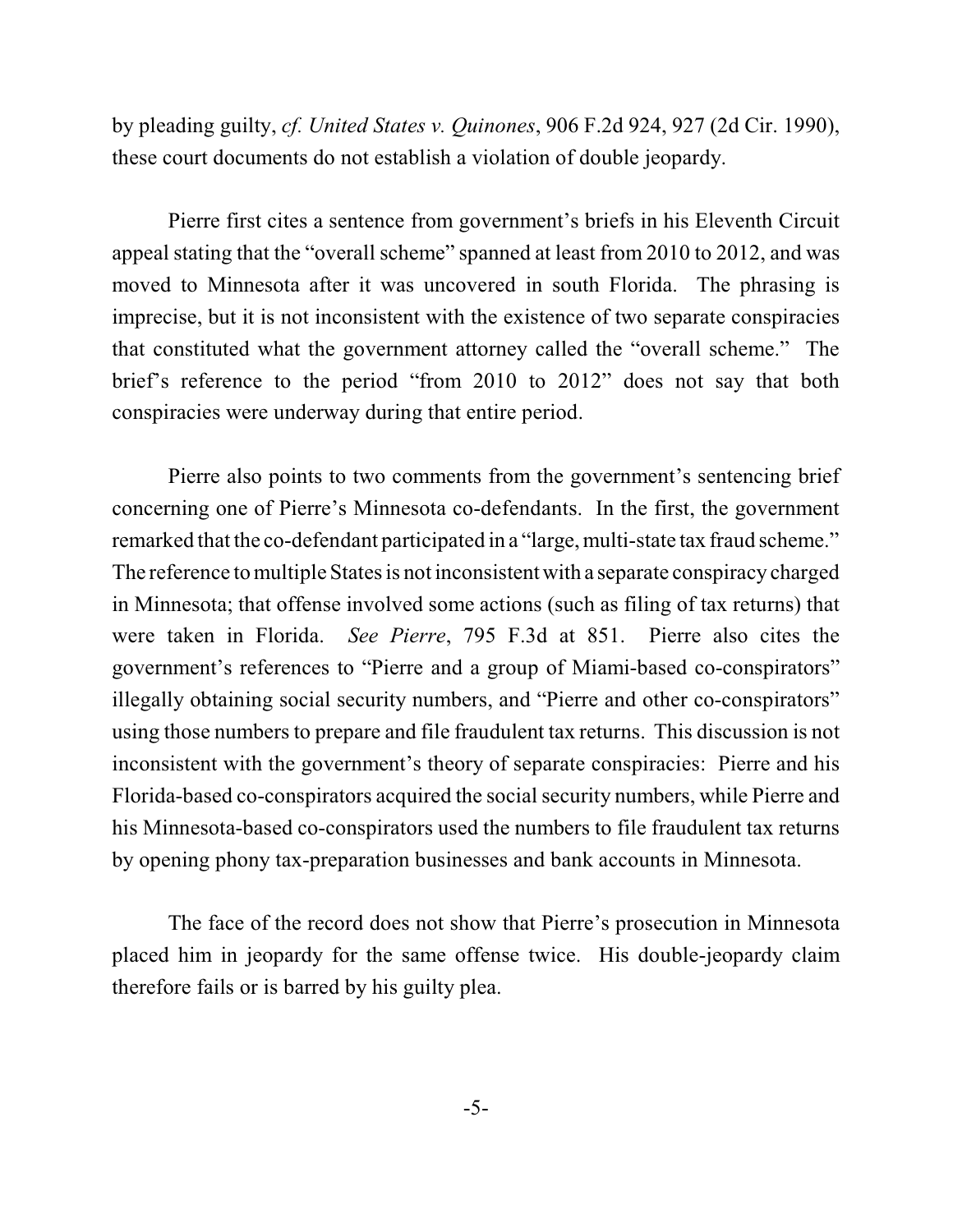Pierre also raises five challenges to his sentence. We review the district court's interpretation and application of the guidelines *de novo* and its factual findings for clear error. *United States v. Petruk*, 836 F.3d 974, 976 (8th Cir. 2016).

First, Pierre argues that the district court erred when it applied an increase for a vulnerable victim. USSG  $\S$  3A1.1(b)(1) calls for a two-level increase if the defendant knew or should have known that a victim of the offense was a vulnerable victim. A vulnerable victim includes a person who is "otherwise particularly susceptible to the criminal conduct." USSG § 3A1.1, comment. (n.2).

The district court did not clearly err when it found that Pierre's incarcerated victims were vulnerable. The evidence supported a finding that Pierre knew or should have known that incarceration made them particularly susceptible to others using their identities to procure fraudulent tax refunds. Pierre complains that a vulnerable victim is a "person," USSG § 3A1.1, comment. (n.2), while incarcerated victims are a "class of persons," and he argues that the increase was thus unwarranted. But that the same circumstance made all incarcerated victims vulnerable does not make the adjustment inapplicable. Pierre also points out that not *all* of the victims were incarcerated, but the increase applies as long as one or more victims was vulnerable. *United States v. Anderson*, 440 F.3d 1013, 1017 (8th Cir. 2006).

Pierre also objects that the court applied both a vulnerable-victim adjustment and an increase for use of sophisticated means under  $\S 2B1.1(b)(10)(C)$ . The guidelines do not forbid the court to apply both enhancements. The former was based on Pierre targeting vulnerable inmates; the latter applied because Pierre carried out his scheme by creating fictitious companies and bank accounts to fool the IRS into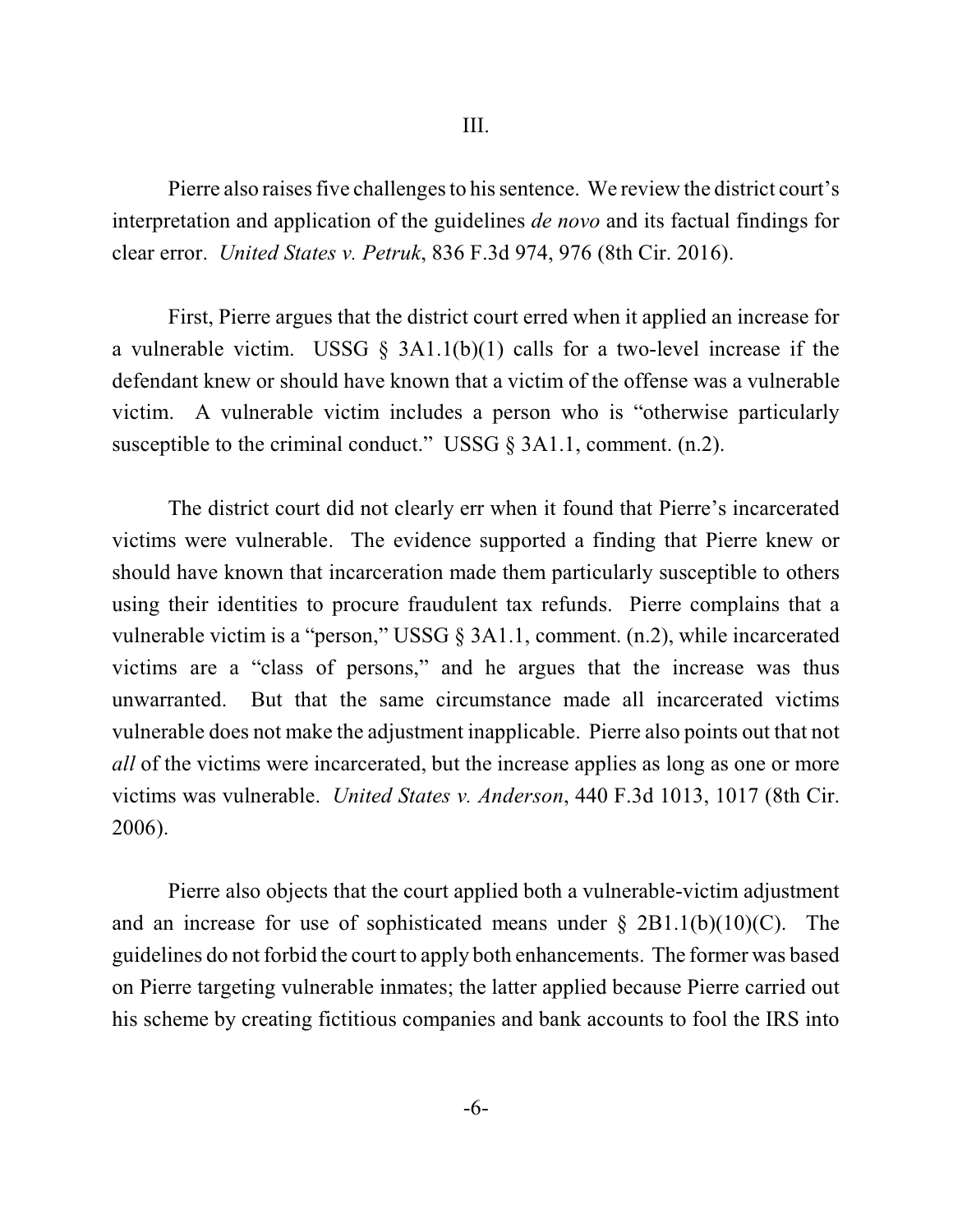believing the co-conspirators were receiving legitimate tax refunds on behalf of customers. *See* USSG § 2B1.1, comment. (n.9(B)). And any error was harmless, because the court specifically found that even if the vulnerable-victim increase did not apply, the court would have imposed the same sentence based on the factors set forth in 18 U.S.C. § 3553(a). *See United States v. Thigpen*, 848 F.3d 841, 844 (8th Cir. 2017).

Pierre's four remaining sentencing arguments are based on his theory that his Minnesota sentence inappropriately punished conduct that was already taken into account in his Florida sentence. Pierre contends that the Minnesota district court impermissibly double-counted when it imposed a two-level increase for ten or more victims, *see* USSG § 2B1.1(b)(2)(A), and when it imposed an 18-level increase for intended loss based on the 770-plus social security numbers used to file the fraudulent tax returns through Minnesota companies, *see* USSG  $\S$  2B1.1(b)(1)(J). According to Pierre, because the Florida district court included \$1 million in lossfor Pierre's illegal possession of 2,000 social security numbers when calculating his offense level, the Minnesota district court was precluded from sentencing Pierre based on his use of more than 770 of those social security numbers as part of the Minnesota conspiracy. We reject this contention because Pierre's sentences in the two jurisdictions reflect enhancements for separate crimes: the Florida court enhanced his sentence for illegally *possessing* the 2,000 or more social security numbers, while the Minnesota court enhanced his sentence based on the intended loss and the ten or more victims from Pierre illegally *using* more than 770 of the numbers to file fraudulent tax returns.

Pierre also complains that the district court created unwarranted sentencing disparities when it sentenced him based on intended loss (\$5.2 million) rather than actual loss (\$1.2 million), because his co-conspirators received sentences based on the actual loss amount attributable to them. The guidelines direct the court to consider the greater of actual loss or intended loss, USSG § 2B1.1, comment.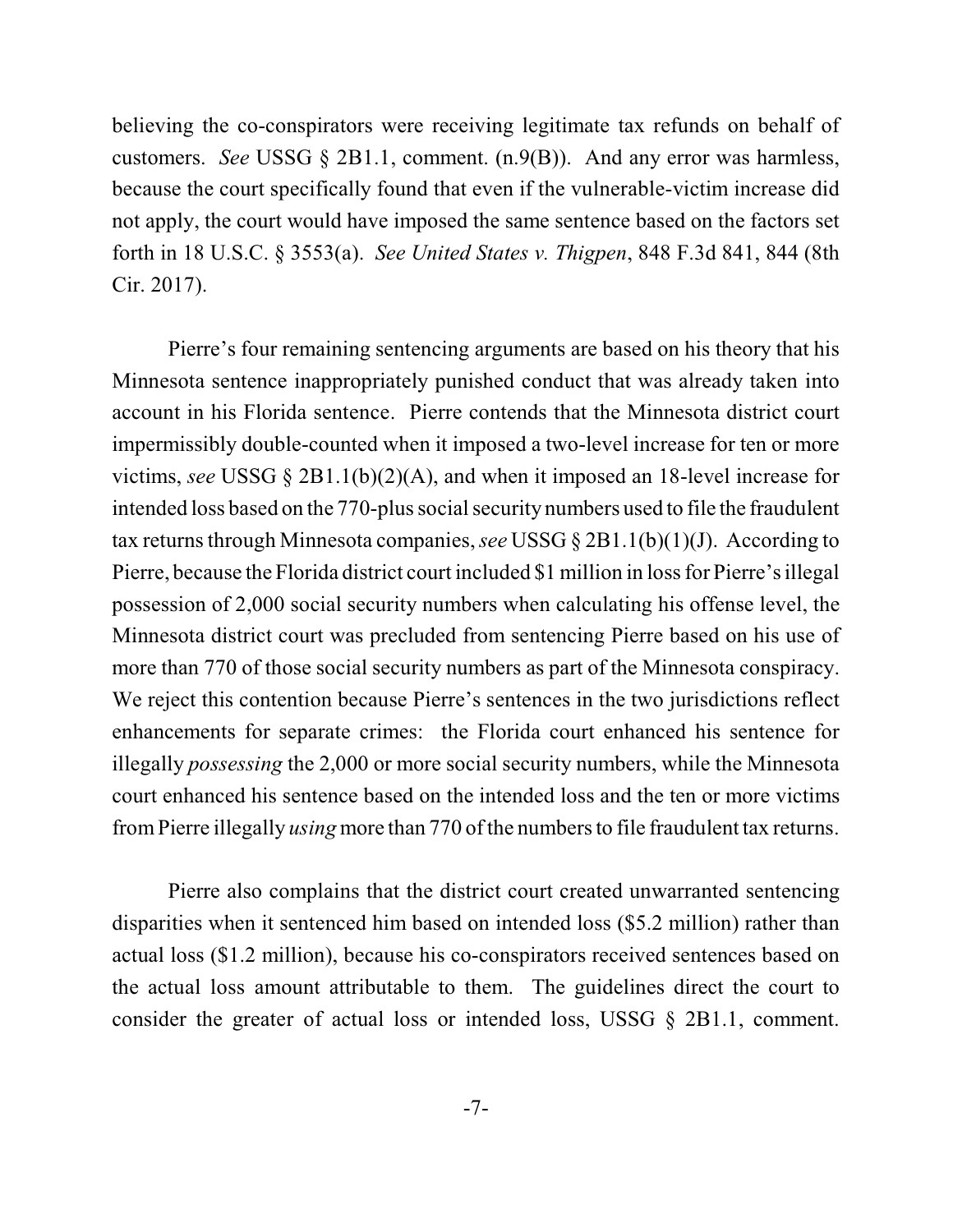$(n.3(A))$ , so there was no error in using the larger amount. The statutory direction to avoid unwarranted disparities among defendants, 18 U.S.C. § 3553(a)(6), refers to national disparities, not differences among co-conspirators, so Pierre's argument founders on a mistaken premise. *See United States v. Fry*, 792 F.3d 884, 892-93 (8th Cir. 2015). In any event, any disparity among co-conspirators here was warranted by Pierre's greater culpability in the conspiracy. Pierre was aware of the full scope of the conspiracy: he recruited co-conspirators to open several phony tax-preparation companies and bank accounts, and he directed them to deposit and withdraw money from the bank accounts. Most of the co-conspirators were associated with only a single fictitious company and bank account. The district court reasonably sentenced Pierre based on a greater amount of loss.

Finally, Pierre argues that his entire sentence in the Minnesota case should have run concurrently with the remainder of his undischarged term of imprisonment in the Florida case. He relies on USSG § 5G1.3(b), which says that if the Florida sentence resulted froman offense that is "relevant conduct" to the Minnesota offense, then the terms of imprisonment should run concurrently. As it pertains to Pierre's convictions, relevant conduct includes "all acts and omissions . . . that were part of the same course of conduct or common scheme or plan as the offense of conviction." USSG §§ 1B1.3(a)(2), 3D1.2(d).

The probation office recommended that  $\S$  5G1.3(b) was not applicable, because the Florida offense conduct was not relevant conduct in the Minnesota conspiracy. The presentence report observed that the Florida case did not include the lossesin the Minnesota case or the money laundering conduct and that the two conspiracies did not occur in the same time frame. The district court adopted the presentence report. At the hearing, the district court stated that the sentence was "consistent with the § 3553(a) factors, provided that I break that down and direct that all but 36 months of it be run concurrent with the Florida sentence."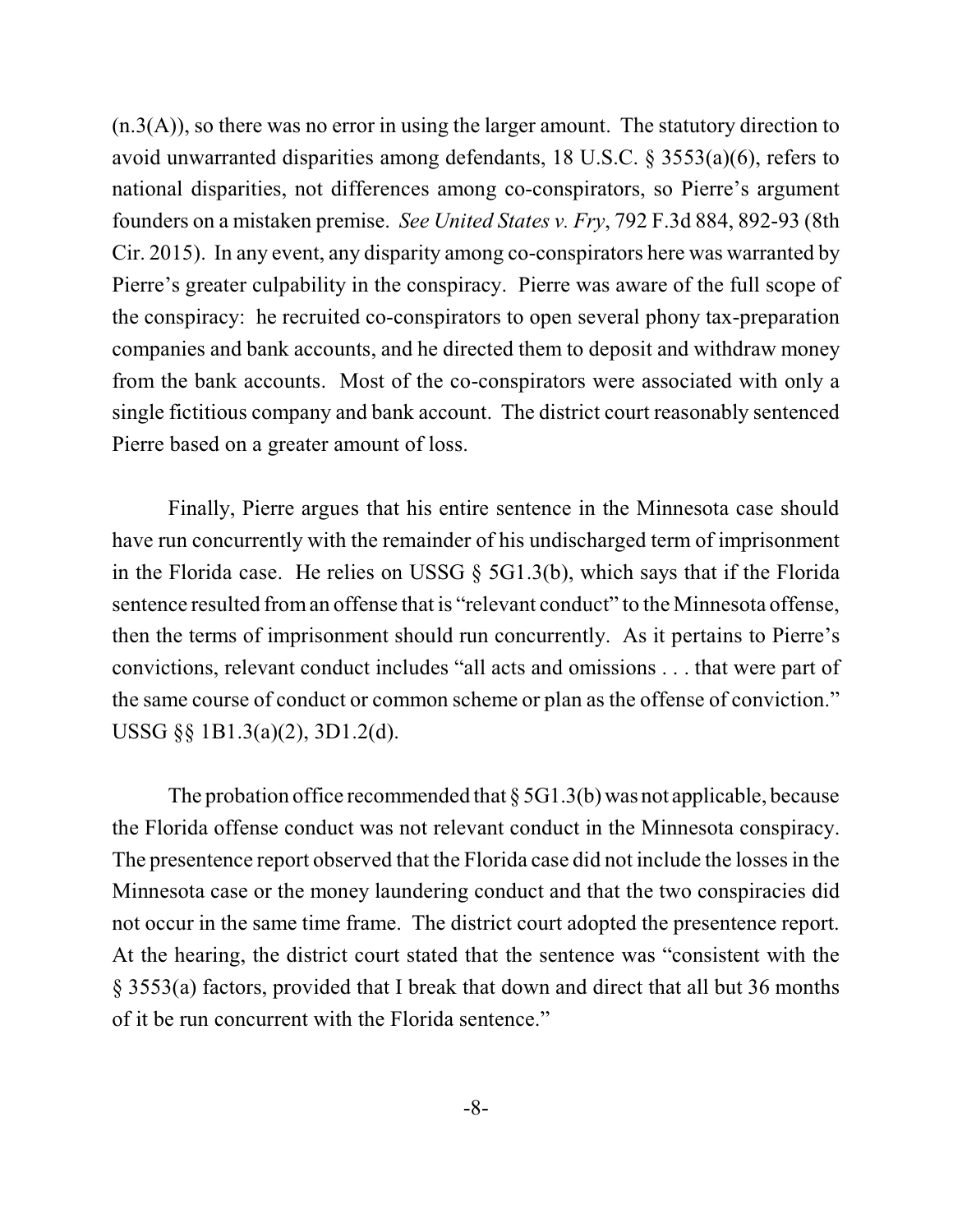The district court did not clearly err in finding that at least some of Pierre's conduct in the Florida case was not relevant conduct to the Minnesota conspiracy. In any event, the court was not bound to follow the recommendation of § 5G1.3, and the court made clear that its decision to run 36 months of the term consecutively to the Florida sentence was based on  $\S$  3553(a). Given the separate harm arising from the Minnesota conspiracy, this decision was not an abuse of discretion.

\* \* \*

For the foregoing reasons, the judgment of the district court is affirmed.

KELLY, Circuit Judge, concurring.

Our court has not previouslydecided whether "[t]he statutory direction to avoid unwarranted disparities among defendants [in accordance with] 18 U.S.C. § 3553(a)(6) refers to national disparities [rather than] differences among coconspirators." Supra at 8. See Fry, 792 F.3d at 892–93 (noting in dicta that "[m]ost courts say that the statutory direction to avoid unwarranted sentence disparities, see 18 U.S.C. § 3553(a)(6), refers to national disparities, not differences among coconspirators" but affirming defendant's longer sentence as substantively reasonable when compared to sentences of other participants in fraud scheme because "disparate sentences among dissimilar defendants are not unwarranted") (emphasis omitted); United States v. Nshanian, 821 F.3d 1013, 1019 (8th Cir. 2016) (citing Fry, 792 F.3d at 892, but nonetheless "[a]ssuming for the sake of analysis that the statutory direction to avoid unwarranted sentence disparities might refer to differences among co-conspirators rather than national disparities"); United States v. Avalos, 817 F.3d 597, 602 (8th Cir. 2016) (citing Fry, 792 F.3d at 892–93, but "assuming for the sake of analysis that sentence disparities among co-conspirators could demonstrate unreasonableness"). In my view, there is no need to do so here, because any disparity